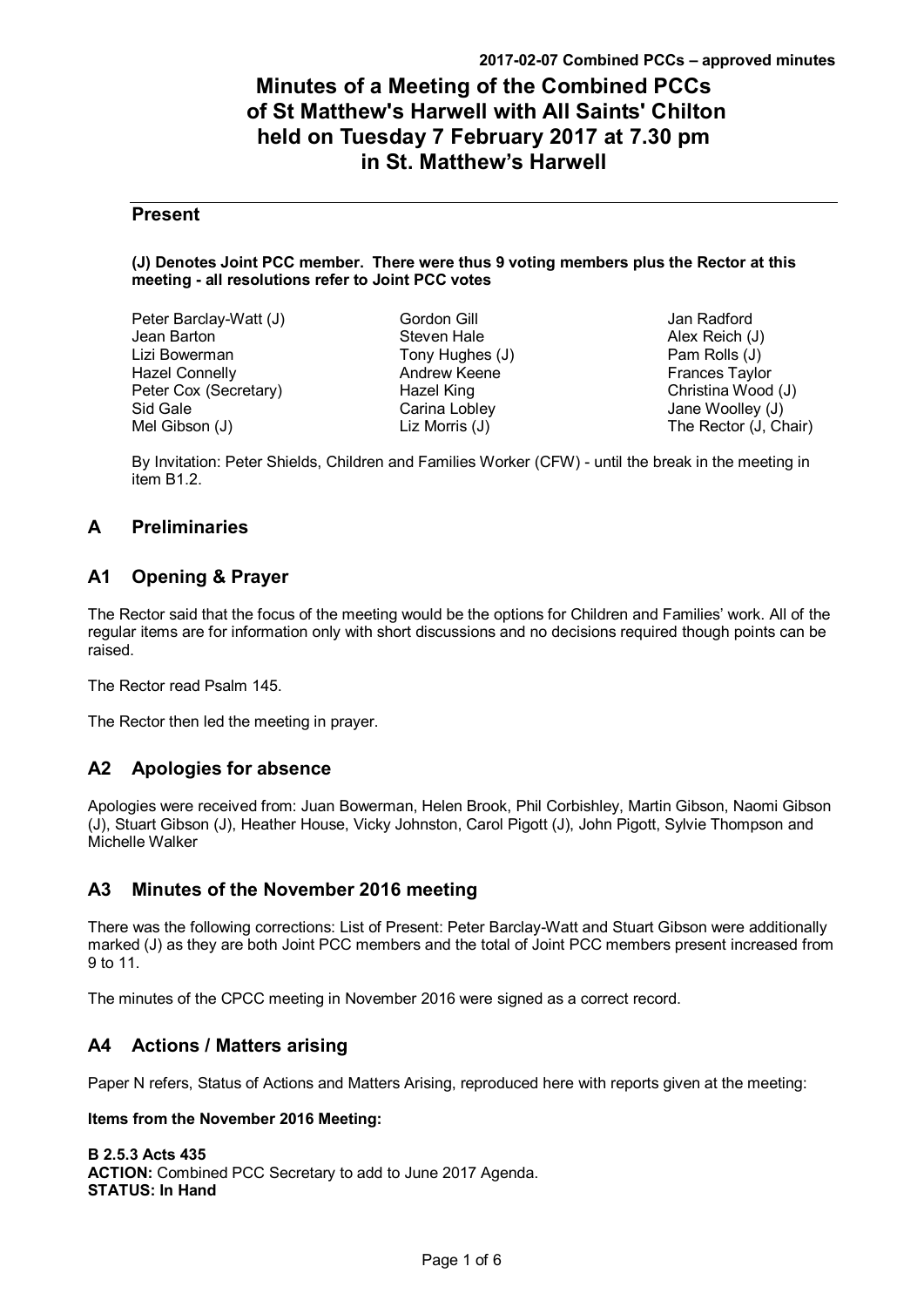#### **B 2.6.2 Harvest (Barn Dance 2016 and Plans for 2017)**

**ACTION:** Alex Reich to consider writing to thank the band. **STATUS:** Alex Reich to email band. Alex Reich said that this is now complete

#### **B 5.1 Fresh Expression Service**

**ACTION:** Rector to arrange Steering Group meeting **STATUS:** Meeting held. The Rector said that this was covered by agenda item B 5.1

## **B Mission Strands**

## **B 1 Children, Youth and Families**

### **B 1.1 Update and Plans**

Paper 0 refers: Work undertaken since the last meeting and work pending.

The Children and Families Worker (CFW) distributed copies of the paper and apologised that it was not available before the meeting. It is reproduced here:

#### **Work Undertaken (Work Pending from 01/11/2016 + others)**:

- Bill Wilson event
- Remembrance services
- Advent doors
- Christmas services
- Inverse Advent
- Schedule school events
- Preliminary Holiday Club prep
- Regular CFW activities (YF / Kids Church / Fledgelings / admin)
- Fledgelings play space feasibility
- Christingle services
- Attend 'Doorsteps' day conference
- Assemblies x3
- Children's groups CAP launch service

### **Work Pending (between now and 06/06/2017):**

- New curriculum for Kids Church & Pebbles
- YF program plan
- Care for the Family event Fledgelings
- Organise parish exchange
- Complete Fledgelings outdoor play area
- Education Sunday services
- Mothering Sunday services
- Scouts "Queen's Scout Award" projects
- Easter Art Trail
- Easter services
- School assemblies
- Holiday Club planning / prep
- Prayer spaces preparations
- Soul Survivor promote / plan
- Regular CFW activities

There were comments and the CFW, Rector and Peter Barclay-Watt answered questions including the following areas:

#### **Doorsteps Conference**

This considered how the church can integrate and fill the gaps left by the cutbacks to Children's Services at County level. It was organised by Viva at the Church Missionary Society (CMS), it included representatives from the Police and Oxford City Council.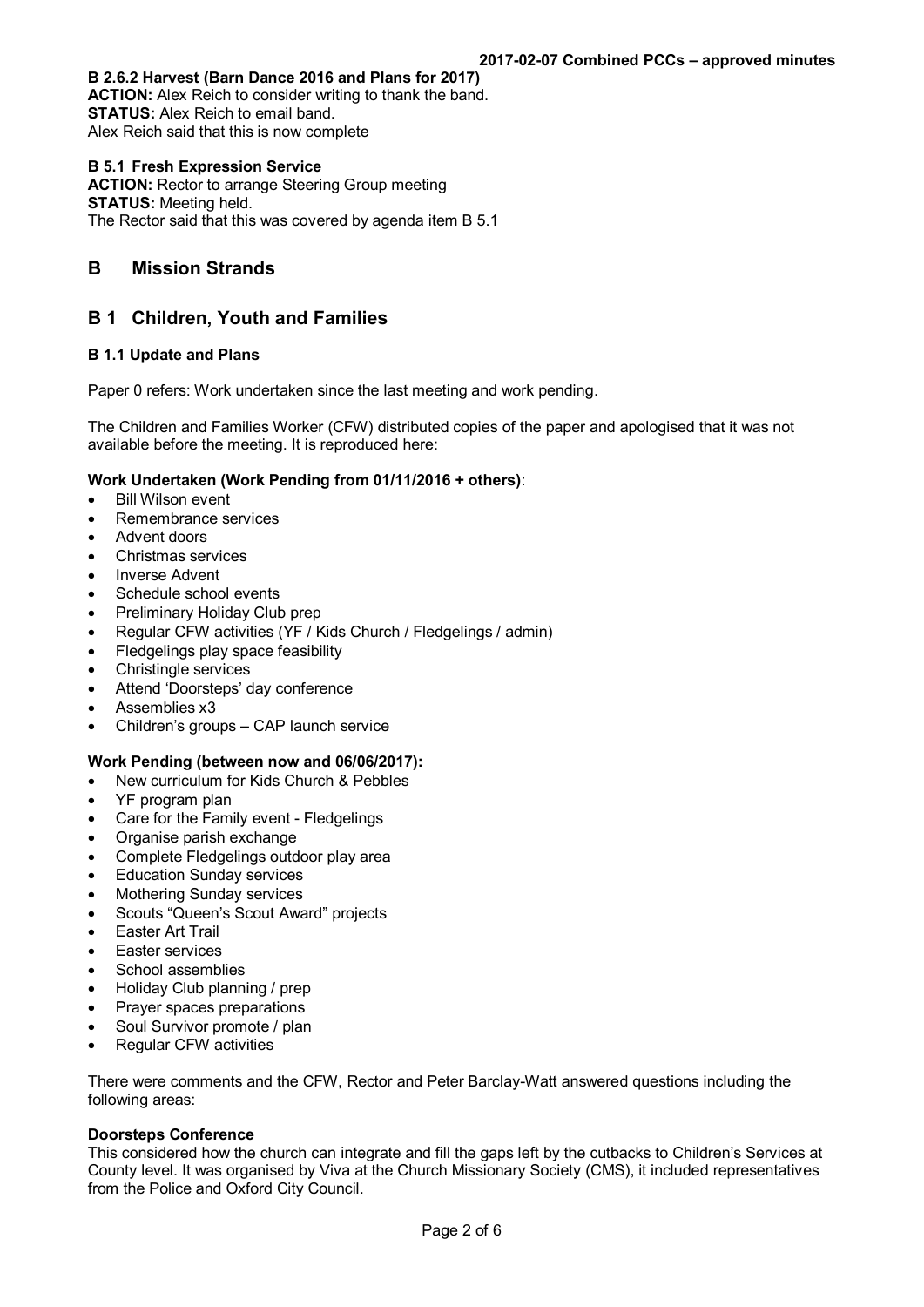The Kings Church is currently doing an audit of all of the different groups so they can present a picture to the local authority of what services we can offer. It includes the Balsam family project and Y Club.

Kings Church is proposing that they take over a Children's Centre. There is transition funding available. Paul Gander is composing a business plan for this. They will provide some of the services provided currently and some others.

The Conference was very encouraging to those who attended and they will do something. Peter Barclay-Watt said that Viva cuts out a lot of unnecessary work for children's work. There was no enthusiasm for taking over all of the work but this is an opportunity to do something.

#### **"Care for the Family" Event**

Care for the Family is a national Christian organisation for family support etc. Last year 12 mums went and heard a light hearted presentation about family life and encouragement. They came away with the idea of running a parenting course. Hopefully this year those attending will also come away inspired to do something. It is in Oxford at the end of March.

Gordon Gill said that this organisation do a national tour and cover all sorts of subjects.

#### **Scouts "Queen's Scout Award" projects**

This is completed by Explorer Scouts and is similar to the Duke of Edinburgh's Award. It is an international standard award and has various strands including International, Environmental and Values strands. The local Scouts have not done much with the Values strand up to now. Scout Leader George Liang is focussed on the Exploration and International strands. He approached the CFW and they discussed possible projects connected with faith and values, such as service leading and an Easter trail. The requirement is three projects in six weeks.

A number of Scouts are members of the Churches but the vast majority are not. It will be Harwell based but cover Chilton.

#### **Organise Parish Exchange**

This would be for a group of people from this Benefice to visit and participate in activities in the CFW's previous parish in Bradford and vice versa. The main part would be a weekend or week long event possibly to help with a Holiday Club and/or social activity. The idea came from the CFW's recent visit to his pevious home parish. It is an economically-disadvantaged multi ethnic urban parish.

The CFW has discussed this with the minister there who is enthusiastic. There has been a discussion with the Senior Leadership Team and there are some prospects for proceeding. There could be a scoping weekend in May for possible exchange visits in 2018.

The Rector thanked the CFW and team for all their work.

### **B 1.2 CFW Options 2017 Onwards.**

These papers refer: Paper D: Background and Options – Written by the Rector Paper E: CFW Job Description Paper F: CFW Contract of Employment

There is a confidential minute on this item.

**The Rector ended this part of the meeting with prayer at 21:06.** The CFW left at this point.

**The meeting restarted at 21:12**

#### **PROPOSAL A: It is proposed that the JPCC should at this meeting appoint a small group of three or four people to review:**

- **1. The terms and conditions of those presently employed by the Benefice**
- **2. The experience to date of these employees**

**And to make recommendations**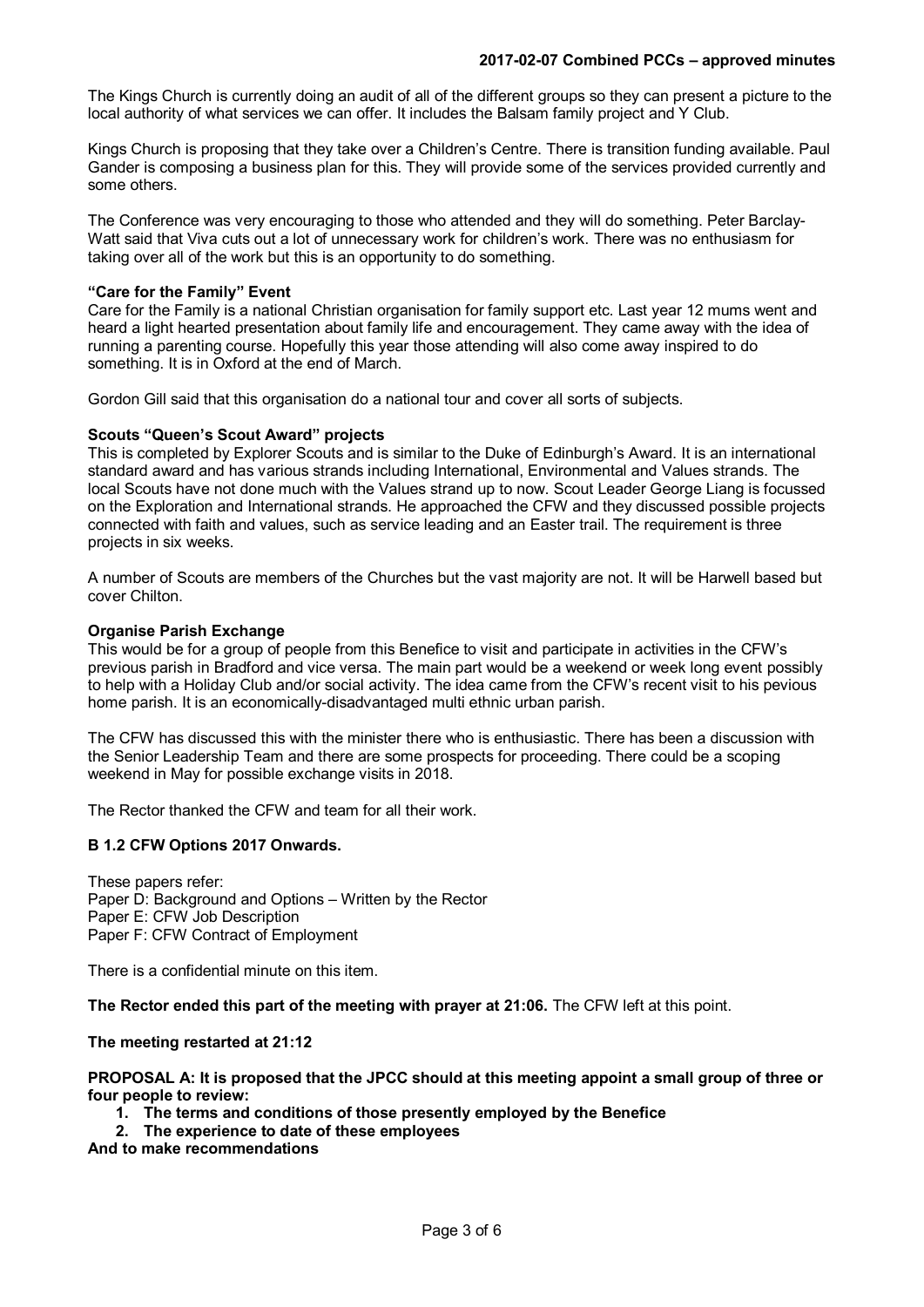**PROPOSED: Liz Morris SECONDED: Tony Hughes STRAW POLL OF ENITRE COMBINED PCC**: **CARRIED VOTE BY JOINT PCC: 7 IN FAVOUR 1 AGAINST 1 ABSTAINED** 

**PROPOSAL B: It is further proposed that until the end of the existing contact in August 2017 that**

- **a) Peter Shields, the current Children and Families Worker should continue to be employed by the Benefice and for twenty hours per week but otherwise under the terms and conditions of his Present Contract of Employment.**
- **b) No additional people are employed by the Benefice.**

**PROPOSED: Mel Gibson SECONDED: Peter Barclay-Watt STRAW POLL OF CPCC**: **CARRIED VOTE BY JOINT PCC: 8 IN FAVOUR 1 AGAINST None ABSTAINED** 

**PROPOSAL C: Jean Barton is Chair of the Employment Group**

**PROPOSED: Tony Hughes SECONDED: Mel Gibson STRAW POLL OF CPCC: CARRIED UNANIMOUSLY VOTE BY JOINT PCC: BY IMPLICATION CARRIED UNANIMOUSLY**

**The Rector proposed that there was no further discussion on the remaining agenda items.** 

There were some points made on items B2 and AOB – see under these items.

**The Rector said that all other papers should be noted. He thanked all who wrote them and recommended that the CPCC members read them. The reports are summarised below under each agenda item.**

## **B 2 Evangelism and Discipleship of Adults**

#### **B 2.1 Home Groups**

Paper I refers: Including: reports on the Christianity Explored group, Advent Study, Christmas Lunch run by a home group and suggested Lent study books. 80 people attend groups, encourage to attend.

#### **B 2.2 Marriage Course**

Paper J refers: There are 5 weddings booked this year and 1 so far in 2018.

#### **B 2.3 Alpha Course**

Paper G refers: Including: follow up for recent participants – further classes or small groups, Confirmation classes and possible new courses.

#### **B 2.4 Science and Faith**

Paper L refers: Including: summary of term 1, recruitment of a paid Science and Faith Administrator for 5 hours per week from January to August, and plans for term 2.

Carina Lobley confirmed that Emily Baldock has been recruited as Science and Faith Project Administrator. Carina apologised that she did not bring this formally to the CPCC.

Gordon Gill said that Jennifer Brown was extremely complimentary about Carina Lobley's work to Bishop Steven.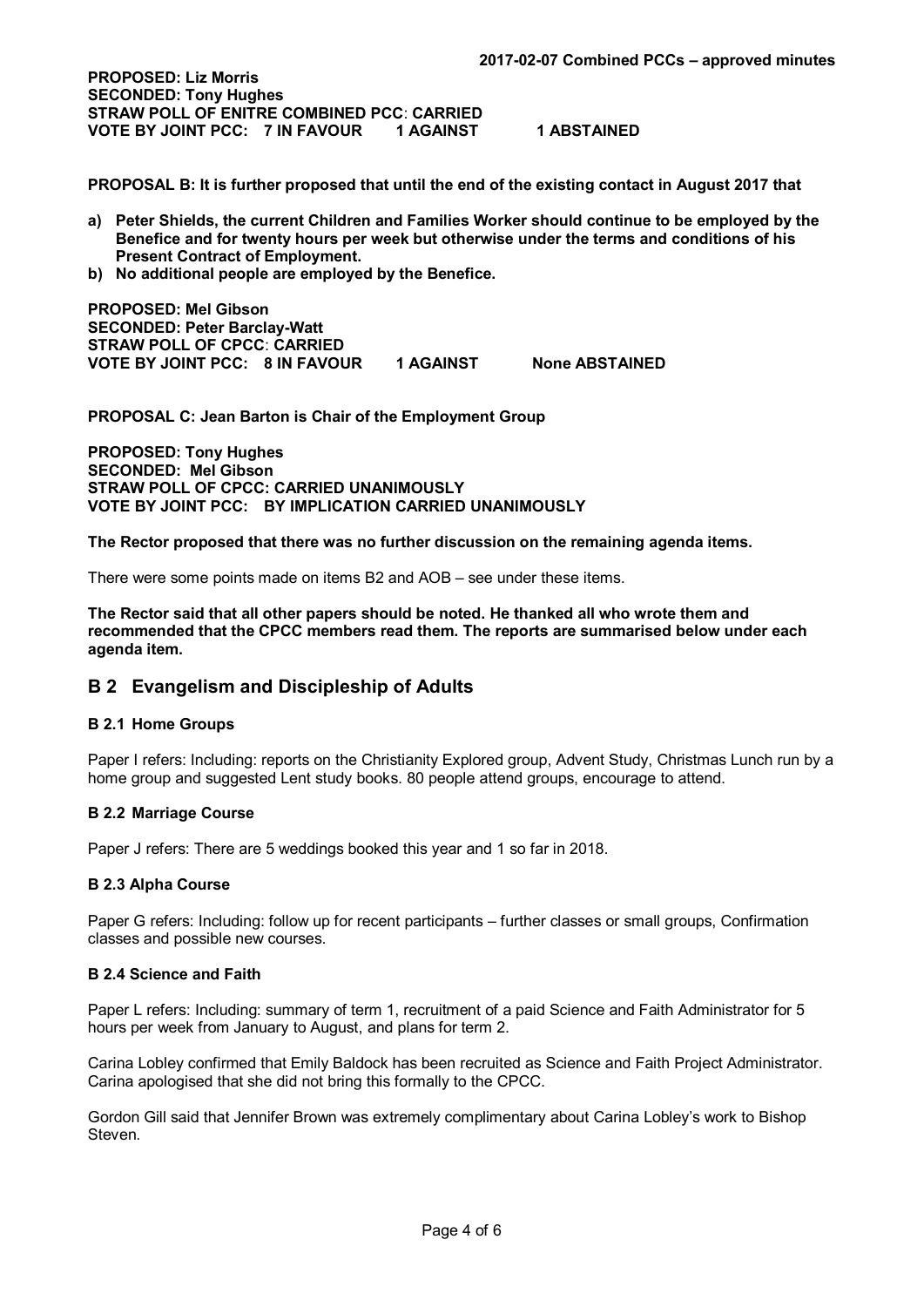### **B 2.5 Responding to Financial Need**

## **B 2.5.1 Christians Against Poverty (CAP) Money Courses**

### No report **B 2.5.2 CAP Centre**

Paper H refers: Including: The Didcot and Wallingford CAP centre has launched, the Rector is an ex officio trustee, Debt Coach to be recruited. Possible barbeque for CAP clients.

### **B 2.5.3 Acts 435**

No report – due for consideration at the June 2017 meeting.

### **B 2.5.4 Didcot Emergency Foodbank**

No report.

## **B 2.6 Social and Community**

### **B 2.6.1 Walking Group**

No report.

### **B 2.6.2 Harvest 2017**

No report

### **B 2.6.3 Benefice Away Day**

No report

# **B 3 Pastoral Care**

Paper M refers: Including reports on: visiting teams, Christmas Home Communion and Generation Gold Service, possible "Bible Reflections" study and Safeguarding training with actions to consider.

## **B 4 World Mission**

No report.

## **B 5 Worship Services**

### **B 5.1 Fresh Expression Service**

No report.

### **B 5.2 "Section 23"**

Paper C refers: Publishing of Banns of Marriage in another church in the same Benefice as the couple's qualifying Church. Extract from Paper:

As a result, as of 29th November 2016, the following applies to the Benefice of Harwell with Chilton: *"the Banns of Matrimony of persons residing within or having a qualifying connection with the parishes of Chilton and Harwell within the above Benefice may be published in any of the parish Churches within the above Benefice and that the marriages of such persons may be solemnised in any of the parish Churches within the above Benefice".*

#### **B 5.3 Songs of Praise 2018**

No report.